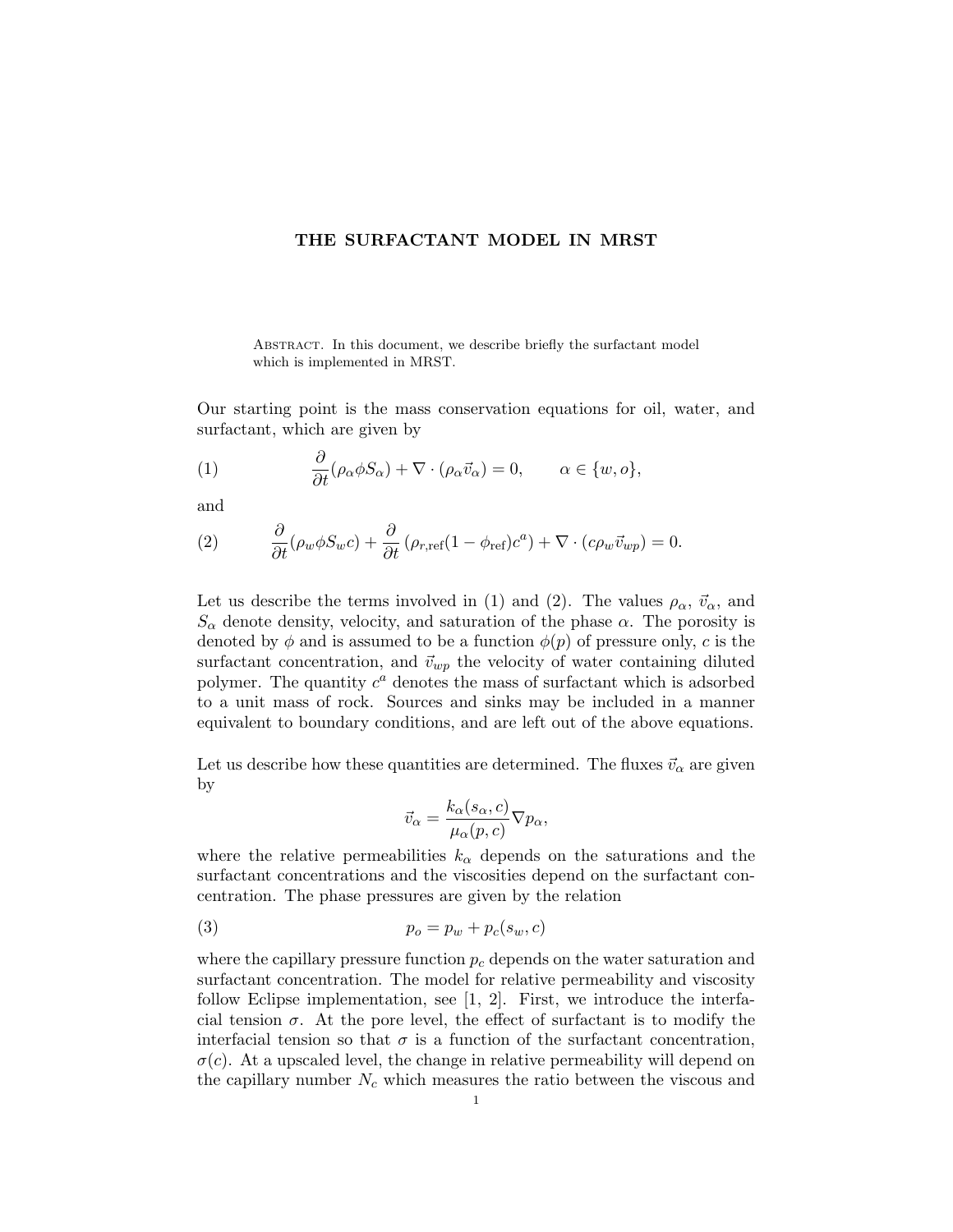capillary forces and is defined as

$$
N_c = \frac{|K\nabla p|}{\sigma}.
$$

Thus, the relative permeability is given as  $k_{\alpha}(s_{\alpha}, N_c)$ . The values of  $k_{\alpha}(s_{\alpha}, N_c)$ are computed by interpolating the relative permeability curves for minimal and maximal  $N_c$ , in the following way. Let  $N_c^{\text{surf}}$  and  $N_c^{\text{nosurf}}$  denote the minimal and maximal values of the capillary numbers for which the relative permeability curves are given as

$$
k_{\alpha}^{\text{surf}}(s_{\alpha})
$$
 and  $k_{\alpha}^{\text{nosurf}}(s_{\alpha}).$ 

We denote the residual saturation values for each phase as  $s_{\alpha,res}^{\text{surf}}$  and  $s_{\alpha,res}^{\text{surf}}$ . The interpolation is logarithmic so that we define the interpolation factor m as

(5) 
$$
m(N_c) = \frac{\log_{10}(N_c) - \log_{10}(N_c^{\text{surf}})}{\log_{10}(N_c^{\text{nosurf}}) - \log_{10}(N_c^{\text{surf}})},
$$

which belongs to  $[0, 1]$ . The residual saturation values for the relative permeabilities  $k_{\alpha}(s_{\alpha}, N_c)$  is obtained by interpolation

(6) 
$$
s_{\alpha,res}^{N_c} = m(N_c) s_{\alpha,res}^{\text{surf}} + (1 - m(N_c)) s_{\alpha,res}^{\text{nosurf}}.
$$

The relative permeabilities  $k_r^{\text{surf}}$  and  $k_r^{\text{nosurf}}$  are rescaled to match these endpoints. Hence, we define the function  $k_{r,\alpha}^{\text{surf}}$  as

(7) 
$$
k_{\alpha}^{\text{surf}}(s_{\alpha}, N_c) = k_{\alpha}^{\text{surf}}(s_{\alpha}^{\text{surf}}(N_c))
$$

where  $s_{\alpha}^{\text{surf}}(N_c)$  is defined through the relation

(8) 
$$
\frac{s^{\text{surf}}_{\alpha}(N_c) - s^{\text{surf}}_{\alpha,res}}{1 - s^{\text{surf}}_{\alpha,res} - s^{\text{surf}}_{\alpha', res}} = \frac{s_{\alpha} - s^{N_c}_{\alpha,res}}{1 - s^{N_c}_{\alpha,res} - s^{N_c}_{\alpha', res}}.
$$

In (8),  $\alpha'$  denotes the phase which is not the phase  $\alpha$ . Similarly we define  $k_{\alpha}^{\text{nosurf}}$ . Finally, we define the relative permeability  $k_{\alpha}$  by interpolation, that is,

(9) 
$$
k_{\alpha}(s, N_c) = m(N_c) k_{\alpha}^{\text{surf}}(s_{\alpha}, N_c) + (1 - m(N_c)) k_{\alpha}^{\text{nosurf}}(s_{\alpha}, N_c).
$$

The change in viscosity is only modeled for the water phase by introducing a multiplier, function of the surfactant concentration. We have

(10) 
$$
\mu_w(p,c) = \frac{\mu_w^0(p)}{\mu_w^0(p_{\text{ref}})} \mu_s(c),
$$

where  $\mu_w^0$  denotes the viscosity without surfactant and  $\mu_s(c)$  denotes the viscosity as a function of surfactant concentration at pressure  $p_{ref}$ . For the adsorption term, we use an approach based on Langmuir isotherm so that the adsorbed concentration is a function of the surfactant concentration, that is of the from  $c^a(s)$ . We consider the reversible case and the case without desorption where the term  $c^a$  is replaced by  $\hat{c}^a$  which denotes the maximum